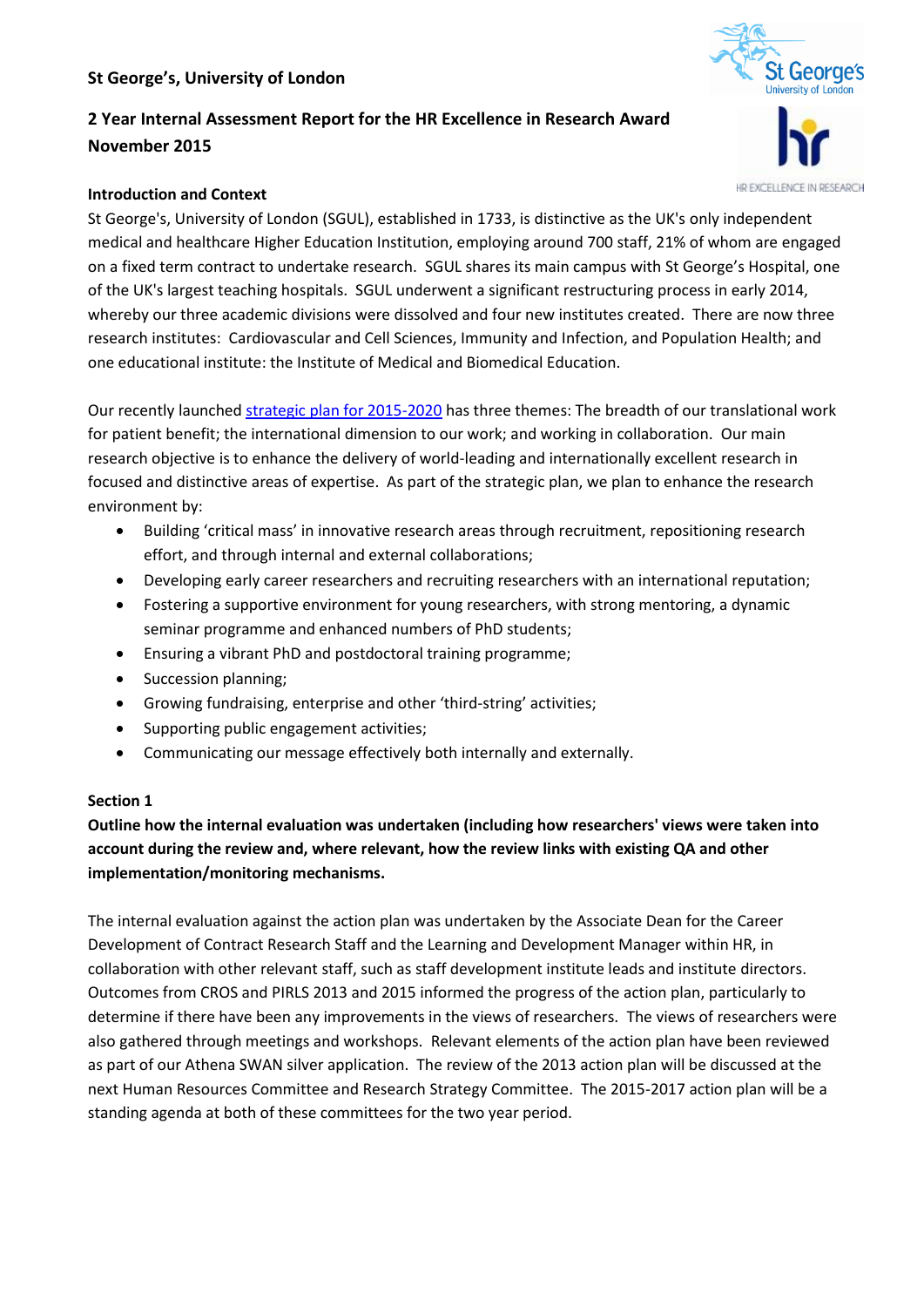### **Section 2**

# **Detail key achievements and the progress against the strategy, indicators and actions identified in the original action plan**

#### *Principle 1 – Recruitment and Selection*

Our e-recruitment system enables a fair and transparent shortlisting against person specifications. Functionality has now been added to the system to allow collation of protected characteristics data for advertised roles. These reports will be used from spring 2016. Recruitment and selection training is offered throughout the year for all recruiting managers.

#### *Principle 2 – Recognition and Value*

The requirement for fixed term contracts is reviewed to ensure that permanent roles are offered, where applicable. This is achieved through an annual audit of fixed term contracts and permanent contracts are considered when fixed term contracts end.

Feedback on performance and staff development needs are discussed and recorded in personal reviews for all employees. In 2014, the completion rate of personal reviews within the research institutes was 90%, which was an improvement on the completion rate of 68% in 2013 (2015 personal reviews are still in progress).

# *Principles 3 & 4 – Support and Development*

There is a rich and vibrant seminar series for each institute, in addition to new events such as the *Research Grants Day* in October 2015 that provided insights from funding bodies for grant applications, with 65 people in attendance and established events such as the **[annual St George's Research Day](http://www.researchday.sgul.ac.uk/)**. SGUL continues to provide regular staff development opportunities to improve researcher skills, such as writing for publication, writing grant proposals, research degree supervision and career planning workshops.

Although the research representative group was not particularly active, there are a number of researchers who are now engaging with ideas to support their development, such as the creation of a researcher development community that will be supported centrally by the staff development team. The Postgraduate Certificate in Contract Research Skills is not being run in 15/16 due to lack of registrations, but many of the elements of the qualification are still available through our common postgraduate framework and the graduate skills school programme. SGUL has launched the SHINE (St George's Health in Education) CPD framework that enables staff to obtain membership of the Higher Education Academy (HEA), at Associate Fellow, Fellow and Senior Fellow levels.

# *Principle 5 - Researchers' Responsibilities*

SGUL holds an annual careers conference and other workshops for researchers which focus on individual responsibility for active career management. Due to the personal review electronic system entering its final year before a new HR information system is introduced, the RDF has not been integrated into the personal review process, but will inform the design of the new review system.

The Enterprise team has raised awareness of the support and processes that enable knowledge transfer and the commercialisation of Intellectual Property (IP). The team has a dedicated section which works closely with the research institutes and has regular meetings with researchers and Research Managers to advise on these matters. Since December 2014, over £250k was awarded under the Impact and Innovation Awards.